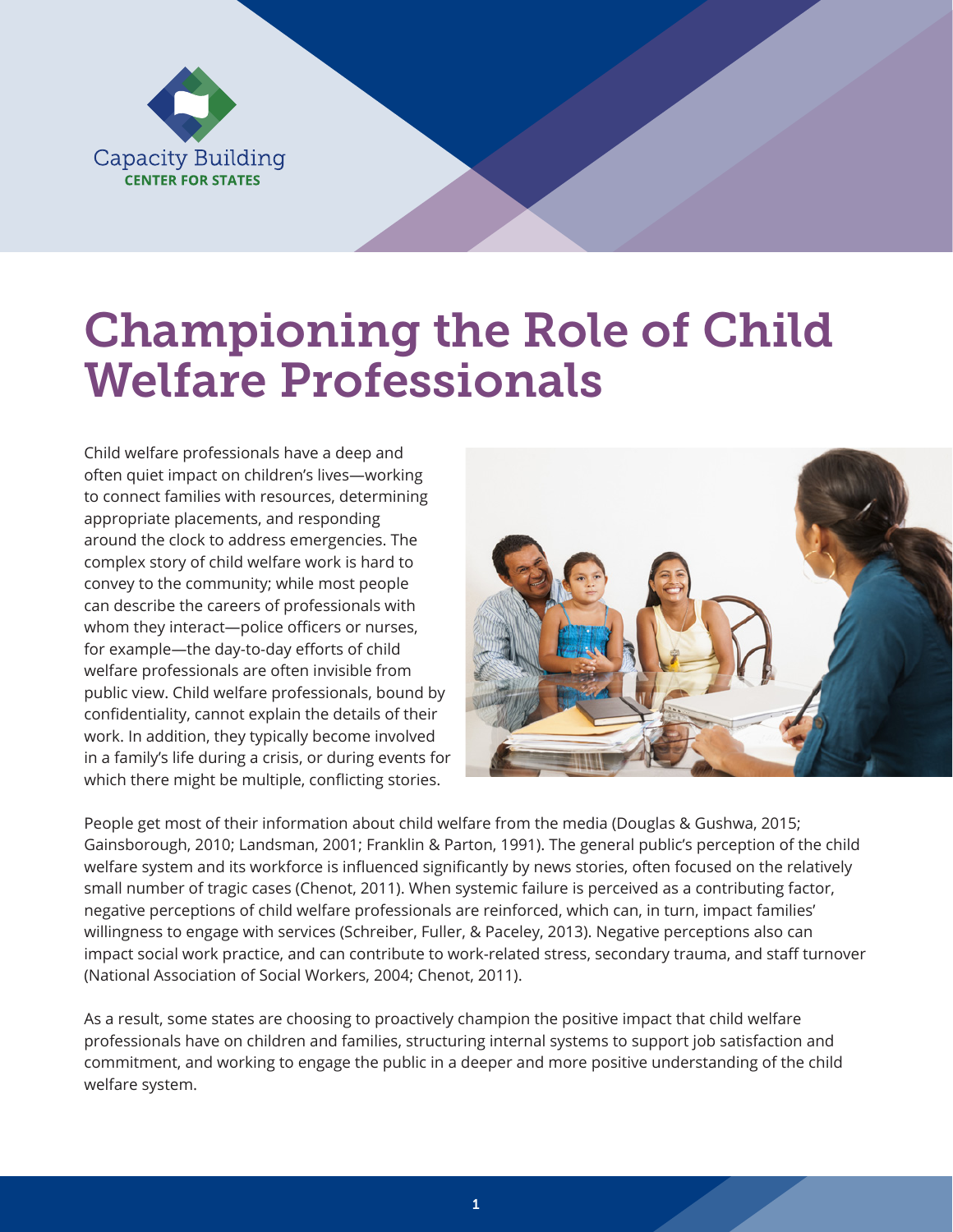# Creating an Organizational Climate That Champions Social Work

Multiple studies have linked effective child welfare practice and workforce retention to organizational climate (Cahalane & Sites, 2008; Claiborne et al., 2011; Glisson & Green, 2006; Social Work Policy Institute, 2010; Williams & Glisson, 2014). Claiborne et al. (2011) found a link between job satisfaction and several organizational factors. Child welfare professionals tend to be more invested in the job and committed to the agency when they are able to do their work and make decisions with some degree of autonomy, when their training and skills support challenging work, and when the agency actively solicits staff feedback and participation in problem solving (Claiborne et al., 2011).

In an effort to improve child outcomes, Baltimore City's child welfare agency engaged in a results-based leadership approach. The initiative used a strengths-based accountability approach and promoted the perception of staff as change agents, capable of leading from every position and able to collaboratively make decisions (Annie E. Casey Foundation, 2011). The approach not only boosted staff morale, it resulted in improved permanency outcomes for children.

# Tips for Success

- $\triangleright$  Solicit staff and stakeholder feedback to develop or refine core agency values and principles for practice, and then embed them in policy and procedures. **Reward** and **publicly recognize** staff for reflecting those values and principles in daily practice.
- Ensure that frontline workers have consistent access to well-trained and effective supervisors (Government Accountability Office, 2003).
- **Implement specific processes to maximize morale, including targeted professional development and** training linked to job functions, incorporating the results of staff surveys into organizational change activities, and appropriately incentivizing outcomes through rewards (Claiborne et al., 2011).
- Prioritize a culture of respect and leadership, focused on strengths-based accountability processes (Annie E. Casey Foundation, 2011).

### Building Public Awareness of the Role of the Child Welfare **Professional**

While the majority of public awareness initiatives related to child welfare have focused on increasing foster family recruitment, there are emerging campaigns seeking to reframe the child welfare system and the professionals within it (American Public Human Services Association, 2012).

Georgia's Division of Family and Children Services (DFCS) determined that a lack of public engagement in child welfare limited the public's understanding, trust, and support

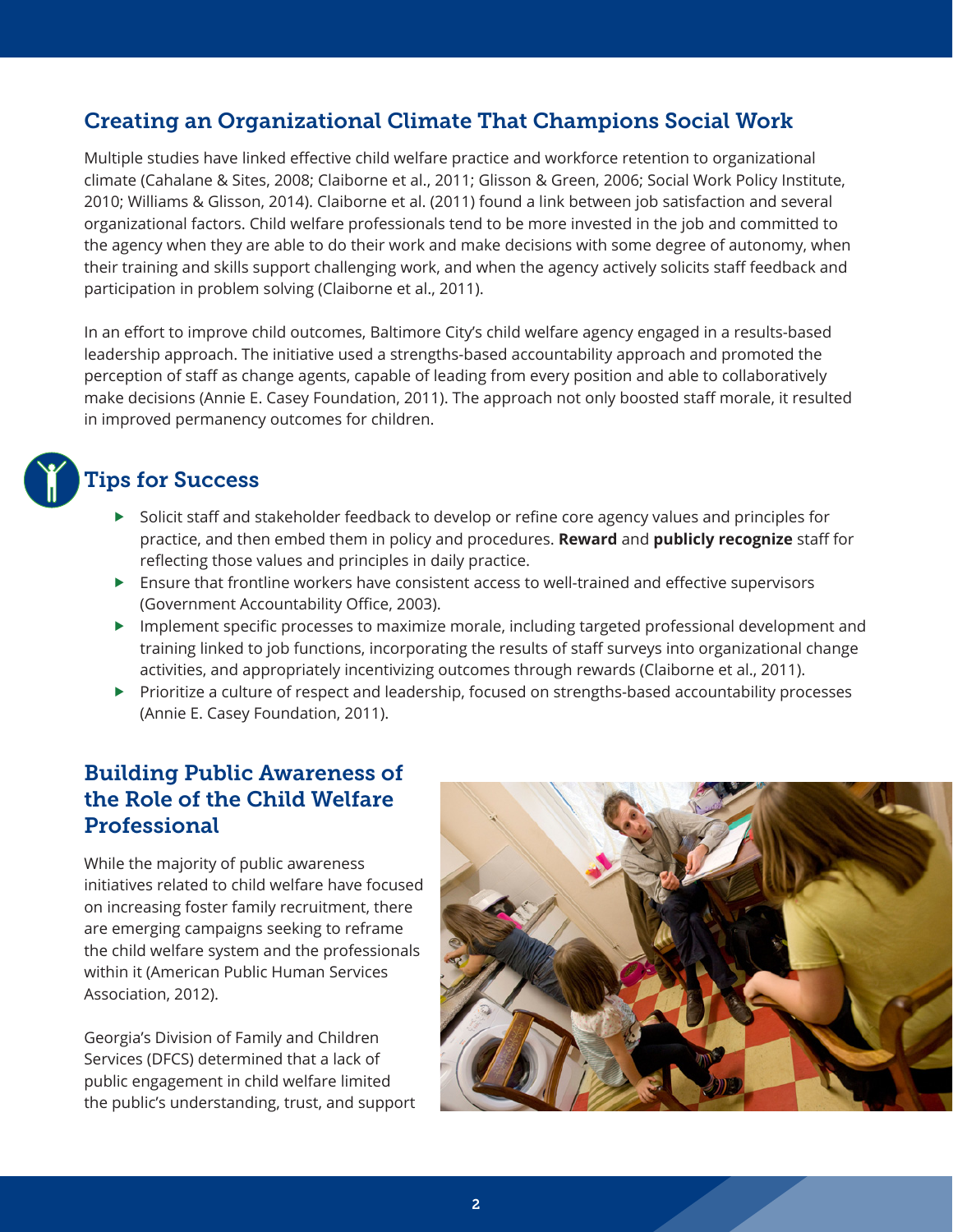of the agency. In response, DFCS is spearheading a successful campaign to engage the public and improve both the agency's reputation and its services. Its Blueprint for Change Initiative includes three areas of focus: developing a robust workforce, implementing a solid practice model, and engaging constituents. The initiative's "road shows" are designed to seek input from the media, the general public, and community stakeholders. The feedback harnessed through the road shows informs agency improvements and key strategies for improving child safety. DFCS credits the Blueprint for Change Initiative with the following outcomes (DFCS, 2017):

- $\triangleright$  Substantially increasing the percentage of on-time investigation completions from 56 to 95.5 percent
- Reducing the number of overdue investigations from 4,000 to 103
- ▶ Decreasing staff turnover from 36 to 32 percent in 1 year

Similarly, initiatives such as Systems of Care have demonstrated results in improving community collaboration, creating a shared sense of responsibility for child and family outcomes, and increasing community support for child welfare agencies and staff, particularly in the face of high-profile coverage of child fatalities (National Technical Assistance and Evaluation Center for Systems of Care, 2010). Some jurisdictions have intentionally incorporated public awareness into their Systems of Care initiatives. For example, the Kansas Family-Centered Systems of Care collaboratively developed and implemented a social marketing campaign to improve the public's perception of the child welfare agency (Child Welfare Information Gateway, n.d.).

Some jurisdictions are beginning to use social media to build awareness and partnerships between child welfare systems and community stakeholders. For example, the Florida Department of Children and Families uses social media platforms, such as Twitter (https://twitter.com/myflfamilies), to disseminate information and parenting tips to families, as well as to build the community's understanding of and partnership with the child welfare system.

# Tips for Success

- Consider ways to engage proactively with the media, such as sharing weekly good news stories with local outlets and holding press conferences, or distributing press releases about new child welfare initiatives (Briar-Lawson, Martinson, Briar-Bonpane, & Zox, 2011).
- $\triangleright$  Cultivate transparency with the community; use high-profile cases as an opportunity to engage in collaborative problem solving (Briar-Lawson et al., 2011).
- $\blacktriangleright$  Partner with universities to develop internal agency capacity in public relations and media engagement (Briar-Lawson et al., 2011).
- $\triangleright$  Consider using social media platforms as a tool to promote the role of social work within child welfare and to engage the community; the use of social media requires clear goals and a strategic plan with adequate capacity to implement (Chang, 2013; Center for Advanced Studies in Child Welfare, 2011; Paek, Hove, Jung, & Cole, 2013).
- Solicit feedback prior to implementation of new policies and practices to build consensus from stakeholders (DFCS, 2017).
- ▶ Provide regular focus groups and/or community forums to engage stakeholders (DFCS, 2017).
- Implement initiatives to increase retention of the workforce (DFCS, 2017).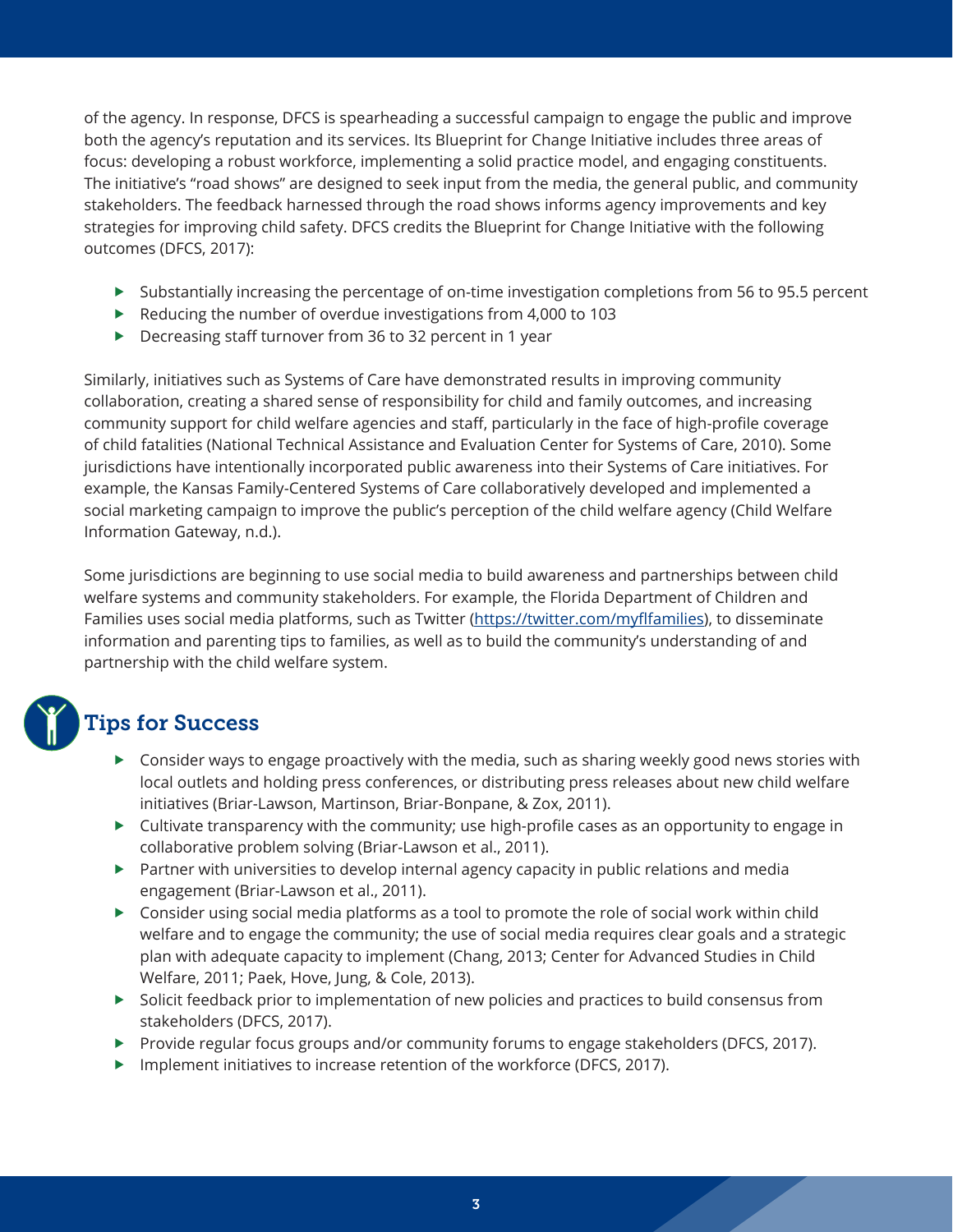#### References

- American Public Human Services Association. (2012). *Communications reflective thinking guide*. Retrieved from [http://www.aphsa.org/content/dam/aphsa/PPCWG/Reflective thinking guide/Communications/](http://www.aphsa.org/content/dam/aphsa/PPCWG/Reflective%20thinking%20guide/Communications/Communications%20RTG.pdf) Communications RTG.pdf
- Annie E. Casey Foundation. (2011). *Sharpening leadership skills to improve child outcomes in Baltimore*, *Maryland*. Baltimore, MD: Author. Retrieved from [http://www.aecf.org/m/resourcedoc/AECF-](http://www.aecf.org/m/resourcedoc/AECF-SharpeningLeadershipSkills-2011-Full.pdf)SharpeningLeadershipSkills-2011-Full.pdf
- Briar-Lawson, K., Martinson, K., Briar-Bonpane, J., & Zox, K. (2011). Child welfare, the media, and capacity building. *Journal of Public Child Welfare*, *5*, 185–199.
- Cahalane, H., & Sites, E. (2008). The climate of child welfare employee retention. *Child Welfare, 87*(1), 91–114.
- Center for Advanced Studies in Child Welfare. (2011). *CW360: Child welfare and technology*. Retrieved from [http://cascw.umn.edu/wp-content/uploads/2013/12/CW360\\_2011.pdf](http://cascw.umn.edu/wp-content/uploads/2013/12/CW360_2011.pdf)
- Chang, J. O. (2013). Social media use in child welfare. *Children's Bureau Express, 13*(11). Retrieved from <https://cbexpress.acf.hhs.gov/index.cfm?event=website.viewArticles&issueid=142&articleid=3728>
- Chenot, D. (2011). The vicious cycle: Recurrent interactions among the media, politicians, the public, and child welfare service organizations. *Journal of Public Child Welfare*, *5*, 167–184.
- Child Welfare Information Gateway. (n.d.). *Communication*. Washington, DC: U.S. Department of Health and Human Services, Administration for Children and Families, Children's Bureau. Retrieved from https:// [www.childwelfare.gov/topics/management/reform/soc/communicate/initiative/ntaec/soctoolkits/](https://www.childwelfare.gov/topics/management/reform/soc/communicate/initiative/ntaec/soctoolkits/communication/%23phase=pre-planning)  communication/#phase=pre-planning
- Claiborne, N., Auerbach, C., Lawrence, C., Liu, J., McGowan, B., Fernandes, G., & Magnano, J. (2011). Child welfare agency climate influence on worker commitment. *Children and Youth Services Review*, *33*, 2096–2102.
- Douglas, E., & Gushwa, M. (2015). *2015 Massachusetts family impact seminar*. Mosakowski Institute for Public Enterprise. Paper 34. Retrieved from<http://commons.clarku.edu/mosakowskiinstitute/34>
- Franklin, B., & Parton, N. (Eds.). (1991). *Social work, the media and public relations*. Oxfordshire, UK: Taylor and Francis.
- Gainsborough, J. (2010). *Scandalous politics: Child welfare policy in the states*. Washington, DC: Georgetown University Press.
- Georgia Division of Family and Children Services. (2017). *Strategic plan state fiscal year 2017–2019*. Retrieved from [http://dfcs.georgia.gov/sites/dfcs.georgia.gov/files/Strategic Plan STate Fiscal Year 2017-2019.](http://dfcs.georgia.gov/sites/dfcs.georgia.gov/files/Strategic%20Plan%20STate%20Fiscal%20Year%202017-2019.pdf) pdf
- Glisson, C., & Green, P. (2006). The effects of organizational culture and climate on the access to mental health care in child welfare and juvenile justice systems. *Administration and Policy in Mental Health and Mental Health Services Research, 33*(4), 433–448.
- Government Accountability Office. (2003). *Child welfare: HHS could play a greater role in helping child welfare agencies recruit and retain staff*. Washington, DC: Author.
- Landsman, M. (2001). Commitment in public child welfare. *Social Services Review*, *75*(3), 386–419.
- National Association of Social Workers. (2004). *If you're right for the job, it's the best job in the world*. Washington, DC: Author.
- National Technical Assistance and Evaluation Center for Systems of Care. (2010). *Systems and organizational change resulting from the implementation of systems of care*. Washington, DC: US Department of Health and Human Services. Retrieved from https://www.childwelfare.gov/pubPDFs/ SystemsandOrganizationalChangeReport.pdf